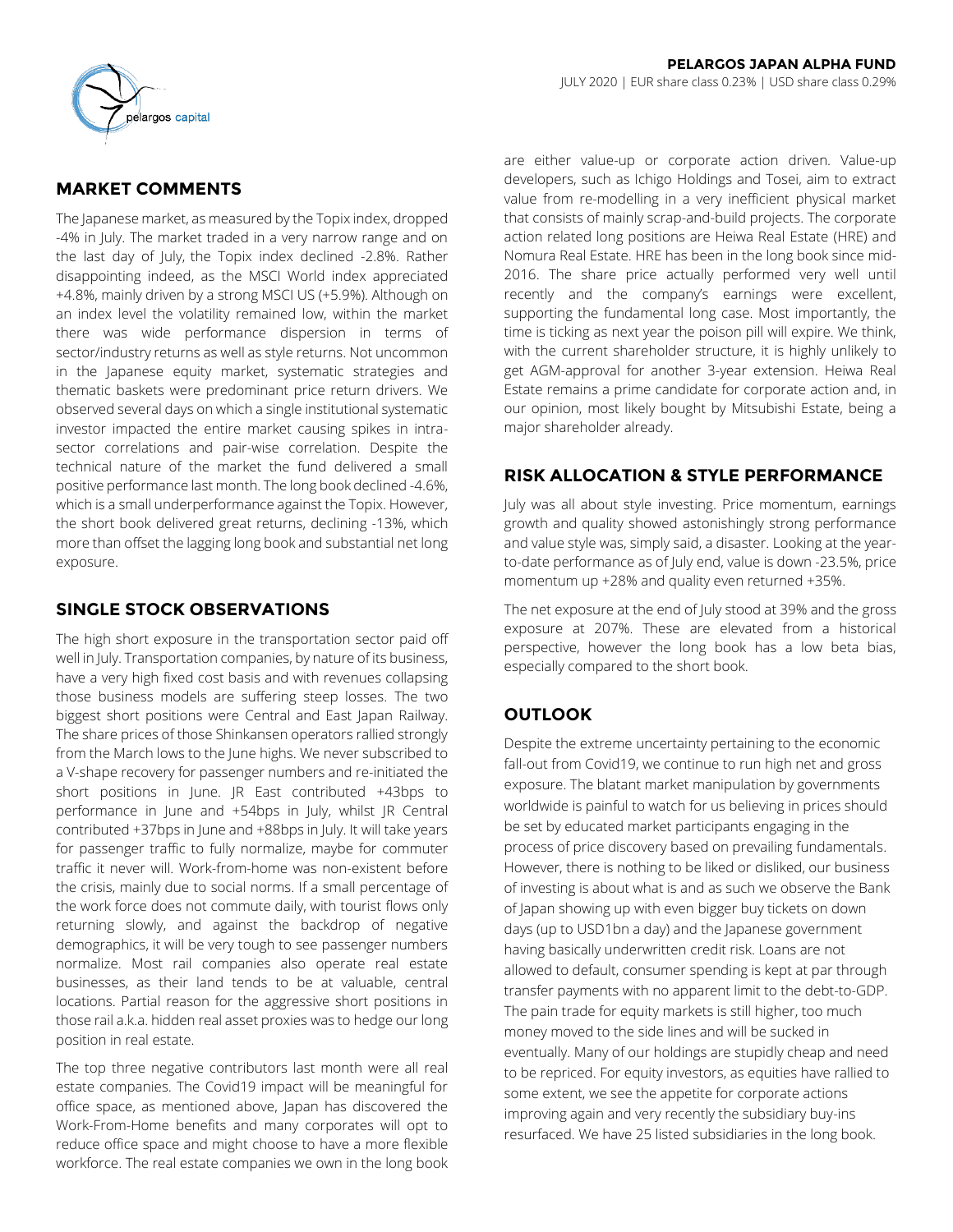

# **FUND CHARTS AND FACTS**



### **TOP 5 GROSS POSITIONS**

| TAKARA LEBEN INFRASTRUCTURE  | Volatility (ex-ante; 3 months daily data) |  |  |  |  |
|------------------------------|-------------------------------------------|--|--|--|--|
| CANADIAN SOLAR INFRASTRUCTUR | Beta (ex-ante)                            |  |  |  |  |
| <b>TOSHIBA TEC CORP</b>      | Sharpe Ratio                              |  |  |  |  |
| HEIWA REAL ESTATE CO LTD     | Sortino Ratio                             |  |  |  |  |
| <b>FUIITSU GENERAL LTD</b>   | <b>Sterling Ratio</b>                     |  |  |  |  |

#### **TOP 5 MOVERS**

|                          |       | Max Drawdown (monthly)               |  |               | 13.5%        |           |  |
|--------------------------|-------|--------------------------------------|--|---------------|--------------|-----------|--|
| <b>TOP 5 MOVERS</b>      |       | Annualized Return                    |  |               |              |           |  |
| CENTRAL JAPAN RAILWAY CO | 0.88% |                                      |  |               |              |           |  |
| EAST JAPAN RAILWAY CO    | 0.54% | <b>SECTOR EXPOSURES (IN PERCENT)</b> |  |               |              |           |  |
| <b>KOSE CORP</b>         | 0.50% |                                      |  | long<br>Short | vet<br>Gross |           |  |
| FUJITSU GENERAL LTD      | 0.42% |                                      |  |               |              |           |  |
| TOBU RAILWAY CO LTD      | 0.34% | Consumer Discretionary               |  | $15 - 10$     |              | $5 \t 25$ |  |
|                          |       | Consumer Staples                     |  | $-4$          |              | -6        |  |
|                          |       |                                      |  |               |              |           |  |

#### **TOP 5 SHAKERS**

| HEIWA REAL ESTATE CO LTD      | $-0.92%$ | <b>Financials</b>      |     | $2 - 3 - 2 = 5$    |           |    |
|-------------------------------|----------|------------------------|-----|--------------------|-----------|----|
| TOSEL CORP                    | $-0.53%$ | Health Care            |     | $5 \t 0 \t 5 \t 5$ |           |    |
| NOMURA REAL ESTATE HOLDINGS   | $-0.44%$ | Industrials            |     | 37 - 15 23 52      |           |    |
| ITOWER INC                    | $-0.42%$ | Information Technology | -27 |                    | $0$ 27 27 |    |
| <b>TOYOTA INDUSTRIES CORP</b> | $-0.34%$ | <b>Materials</b>       |     |                    |           | -8 |

#### **FUND PERFORMANCE\* GENERAL STATISTICS**

|                                                          | 11511 <sup>n</sup> | $FIR^{\pi}$ | % Return long dook  |
|----------------------------------------------------------|--------------------|-------------|---------------------|
| Month to date performance                                | 0.29%              | 0.23%       | % Return short book |
| Year to date performance                                 | 0.47%              | $-0.53%$    | # Long stocks       |
| Inception to date performance                            | 7.89%              | 55.87%      | # Short stocks      |
| *based on share class B EUR, ^based on share class C USD | % Long stocks 1    |             |                     |

## **FUND FACTS\***

| Fund size in mln FUR | 138.11 | Turnover as % NAV |
|----------------------|--------|-------------------|
| Fund size in mln USD | 162.61 | 250%              |
| Firm size in mln FUR | 166.63 | 200%              |
| Firm size in mln USD | 18493  | 150%              |

## **RISK STATISTICS**

| Firm size in mln FUR                      | 166.63 |
|-------------------------------------------|--------|
| Firm size in mln USD                      | 184.93 |
|                                           |        |
| <b>RISK STATISTICS</b>                    |        |
| Net Exposure                              | 39%    |
| Gross Exposure                            | 207%   |
| Volatility (ex-ante; 3 months daily data) | 8%     |
| Beta (ex-ante)                            | 0.00   |
| Sharpe Ratio                              | 0.54   |
| Sortino Ratio                             | 0.86   |
| <b>Sterling Ratio</b>                     | 0.28   |
| Max Drawdown (monthly)                    | 13.5%  |
| Annualized Return                         | 3.8%   |

## **SECTOR EXPOSURES (IN PERCENT)**

| <b>KOSE CORP</b>            | 0.50%    |                               | Long | Short     |      | Gross          |
|-----------------------------|----------|-------------------------------|------|-----------|------|----------------|
| FUJITSU GENERAL LTD         | 0.42%    |                               |      |           | İek  |                |
| TOBU RAILWAY CO LTD         | 0.34%    | Consumer Discretionary        | 15   | $-10$     | 5    | 25             |
|                             |          | Consumer Staples              |      | $-4$      | -3   | -6             |
| <b>TOP 5 SHAKERS</b>        |          | Energy                        | 9    | $\bigcap$ | 9    | 9              |
| HEIWA REAL ESTATE CO LTD    | $-0.92%$ | Financials                    |      | $-3$      | $-2$ | .5             |
| TOSEI CORP                  | $-0.53%$ | <b>Health Care</b>            |      | $\bigcap$ | 5    | 5              |
| NOMURA REAL ESTATE HOLDINGS | $-0.44%$ | Industrials                   | 37   | $-15$     | 23   | 52             |
| <b>ITOWER INC</b>           | $-0.42%$ | Information Technology        | 27   | $\bigcap$ | 27   | 27             |
| TOYOTA INDUSTRIES CORP      | $-0.34%$ | <b>Materials</b>              | 8    | $\Omega$  | 8    | 8              |
|                             |          | Real Estate                   | 17   | $-1$      | 15   | 18             |
|                             |          | <b>Communication Services</b> | 3    | $-2$      |      | 5              |
|                             |          | Utilities                     |      | $-2$      | $-2$ | $\overline{2}$ |

|                  |                      | <b>GENERAL STATISTICS</b>          |           |
|------------------|----------------------|------------------------------------|-----------|
| USD <sup>^</sup> | $EUR*$               | % Return long book                 | $-4.56%$  |
| 0.29%            | 0.23%                | % Return short book                | $-12.96%$ |
| 0.47%            | $-0.53%$             | # Long stocks                      | 70        |
| 7.89%            | 55.87%               | # Short stocks                     | 25        |
|                  | on share class C USD | % Long stocks 1                    | 13%       |
|                  |                      | % Short stocks L                   | 100%      |
|                  |                      | # Up days / Down days              | 13/10     |
|                  | 138.11               | Turnover as % NAV                  | 78%       |
|                  | 162.61               | 250%                               | 80%       |
|                  | 166.63               | 200%                               | 60%       |
|                  | 184.93               | 150%                               | 40%       |
|                  |                      | 100%                               | 20%       |
|                  |                      | 50%                                | 0%        |
|                  | 39%                  | 0%<br>$-50%$                       | $-20%$    |
|                  | 207%                 | $-100%$                            | $-40%$    |
| ita)             | 8%                   | $-150%$                            | $-60%$    |
|                  | 0.00                 |                                    |           |
|                  | 0.54                 | 1873-1979-1978-1978-1979-1979-1979 |           |
|                  | 0.86                 |                                    |           |
|                  | 0.28                 | Long Exposure<br>Short Exposure    |           |
|                  | 13.5%                | Gross Exposure - Net Exposure      |           |
|                  |                      |                                    |           |